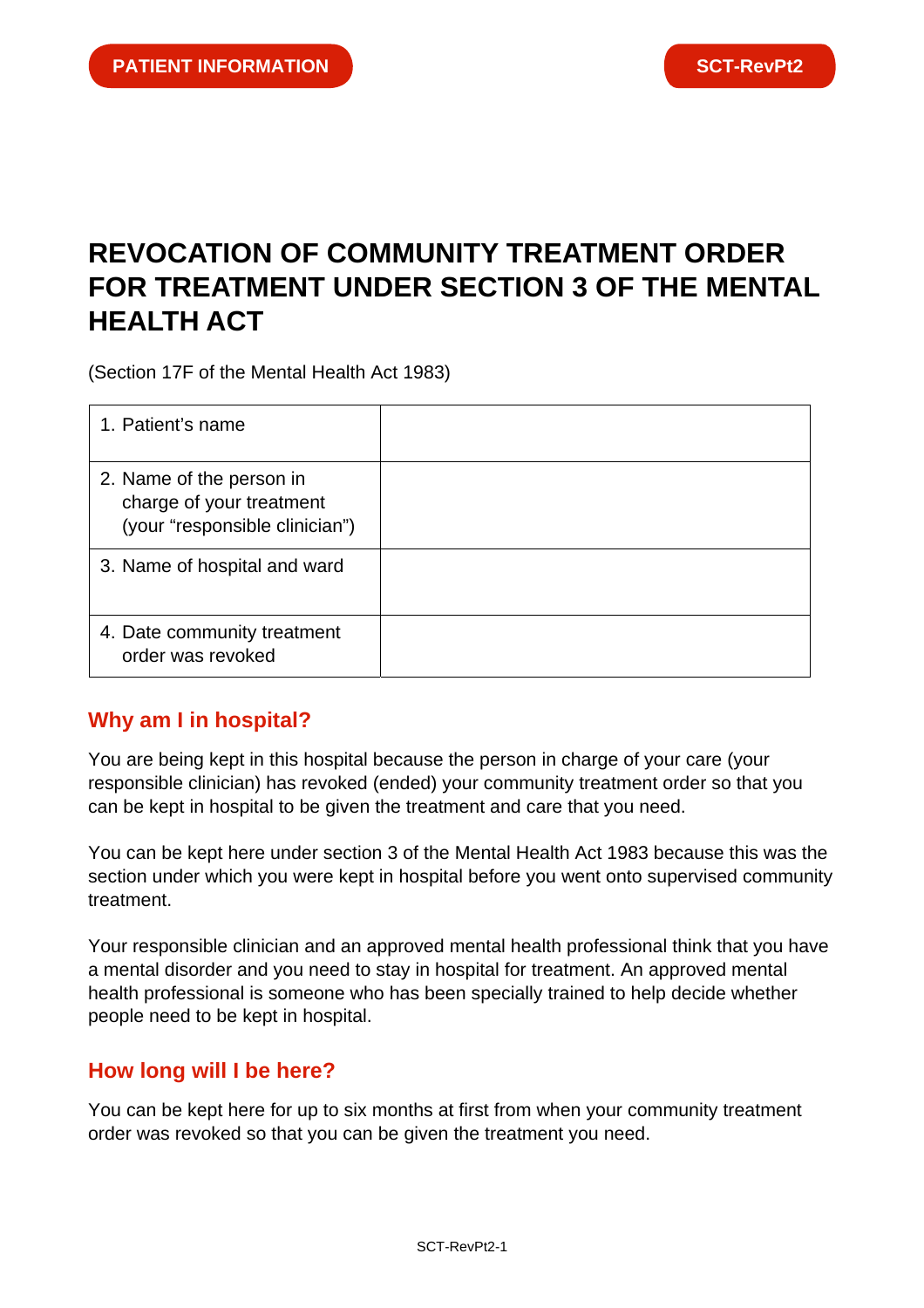You must not leave during this time unless your responsible clinician tells you that you may. If you try to leave the staff can stop you, and if you do leave you can be brought back.

### **What happens next?**

Your responsible clinician will tell you when they think you are well enough to leave hospital. If your responsible clinician thinks that you need to stay in hospital for longer than six months, they can renew how long you can be kept in hospital for up to another six months, and then for up to a year at a time. Your responsible clinician will talk to you about this towards the end of each period.

## **What treatment will I be given?**

Your responsible clinician and other hospital staff will talk to you about any treatment that you need for your mental disorder. In most cases, you will have to accept their advice.

If it is more than one month since you went onto supervised community treatment, special rules apply to medicine and drug treatment for your mental disorder.

If it is more than three months since you first had medicine or drug treatment while you were in hospital or on supervised community treatment, you cannot be given any medicine or drug if you say you do not want it, or are too ill to say whether you want it, unless an independent doctor agrees or it is an emergency.

An independent doctor may already have talked to you and said that the treatment is right for you before you were recalled to hospital. If so, the staff can give you that treatment. Otherwise, an independent doctor will be asked to visit you and talk to staff at the hospital who know you. The doctor will talk to you and decide if the treatment is right for you.

This independent doctor is called a SOAD (Second Opinion Appointed Doctor) and is appointed by an independent Commission which monitors how the Mental Health Act is used.

There are different rules for some special treatments, like electro-convulsive therapy (ECT). If the staff think you need one of these special treatments, the rules will be explained to you and you will be given another leaflet.

## **How can I get back onto supervised community treatment?**

You may be able to go back onto supervised community treatment when you are well enough, but your responsible clinician will want to talk to you about why you had to be recalled to hospital and whether supervised community treatment can meet your needs for treatment and care. You should talk to your responsible clinician if you feel you are ready to try supervised community treatment again.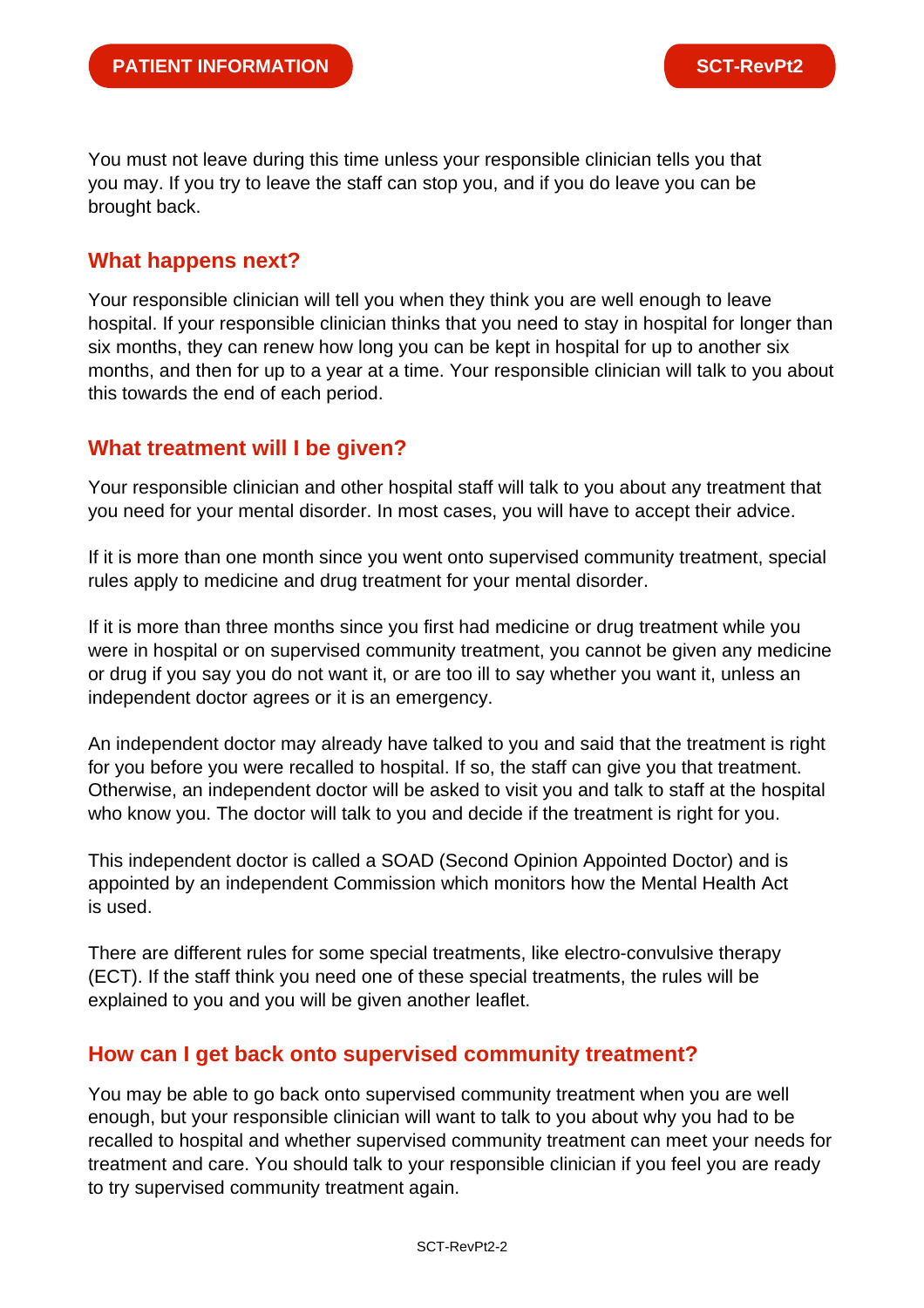## **Can I appeal?**

Yes. You can ask the Hospital Managers to let you leave hospital. You can do this at any time. The Hospital Managers are a special committee of people set up within the hospital to decide whether people should still be kept in hospital. They may want to talk to you before deciding whether to let you leave.

You can write to the Hospital Managers at:

Or you can ask a member of staff to help you contact the Hospital Managers.

Your nearest relative can also write to the Hospital Managers to say that they want you to be allowed to leave hospital. This leaflet explains further down who your nearest relative is. If your nearest relative does this, the Hospital Managers must let you leave within 72 hours unless your responsible clinician tells them you might be a danger to yourself or other people if you are allowed to leave. If this happens, it will be another six months before your nearest relative will be able to tell the Hospital Managers again that they want you to leave, if you are still being kept in hospital then.

You can also ask a Tribunal to say you should no longer be kept in hospital.

#### **What is a Tribunal and what happens?**

The Tribunal is an independent panel which can decide whether you should be allowed to leave the hospital. It will hold a meeting with you and with staff from the hospital who know you. This meeting is called a "hearing". You can ask someone else to come to the hearing to help you, if you want. Before the hearing, the members of the Tribunal will read reports from the hospital about you and your care. One of the members of the Tribunal will also come to talk to you.

#### **When can I apply to the Tribunal?**

The Hospital Managers will automatically ask the Tribunal to look at your case because your community treatment order has been revoked.

You can apply yourself to the Tribunal once at any time in the first six months you are kept in hospital after your community treatment order was revoked. You may then apply once at any time during the second six months, and then once during every year that you are kept in hospital after that.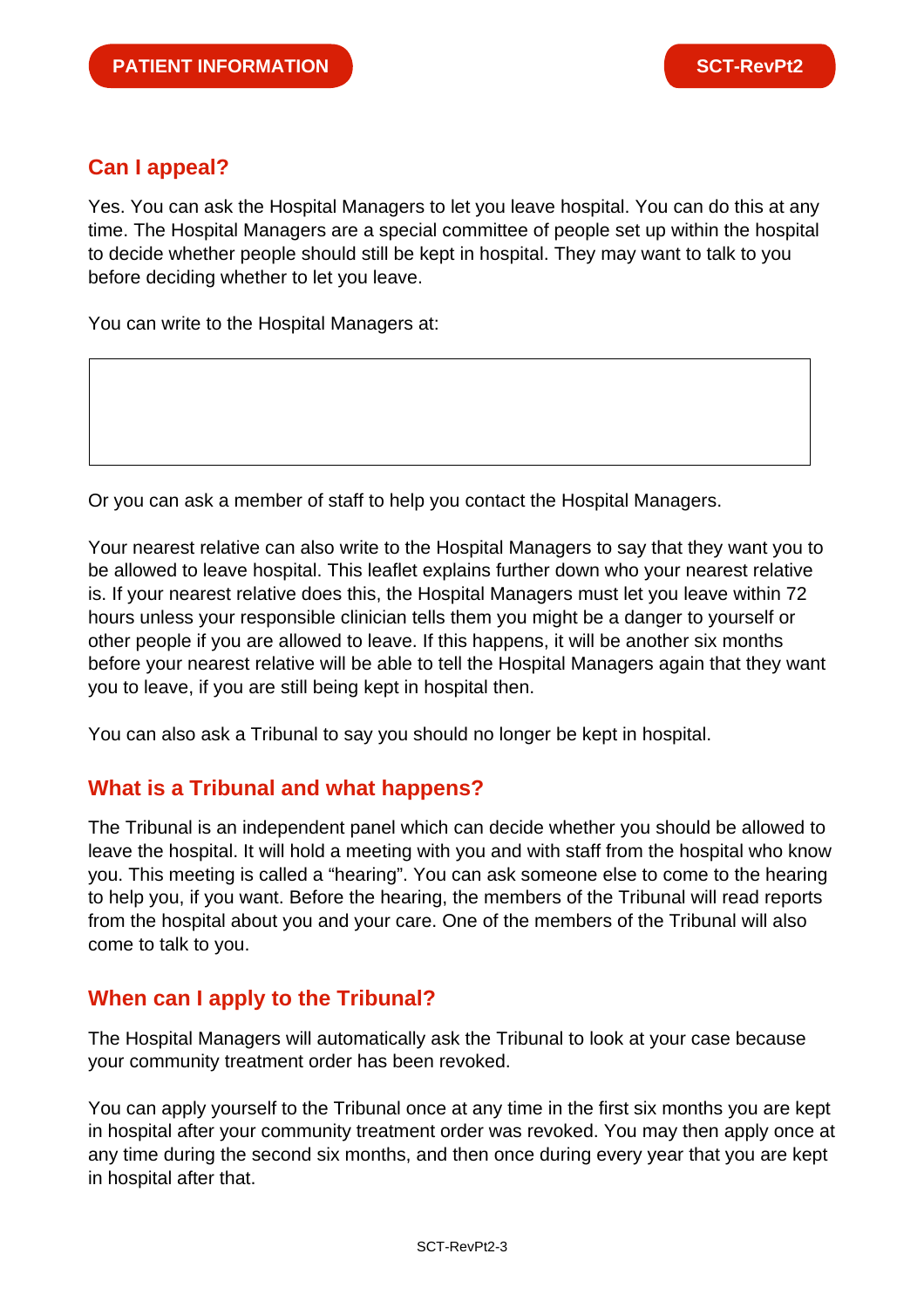If your nearest relative told the Hospital Managers that they wanted you to be allowed to leave hospital, but your responsible clinician said you were not allowed to leave, your nearest relative can also apply to the Tribunal. Your nearest relative must do this within 28 days of being told that your responsible clinician did not think you should be allowed to leave hospital staff.

If you want to apply to the Tribunal you can write to:

The Tribunals Service PO BOX 8793 5th Floor Leicester LE1 8BN Tel. 0845 2232022

You can ask a solicitor to write to the Tribunal for you and help you at the hearing. The hospital and the Law Society have a list of solicitors who specialise in this. You will not have to pay for help from a solicitor with this. It is free of charge under the Legal Aid scheme.

#### **Help from an independent mental health advocate**

You are entitled to help from an independent mental health advocate if you want it. These advocates are independent of people involved in your care. They can help you get information about your care and treatment, why you are being kept in hospital, what it means and what your rights are. They can come to see you and help you understand what you are told by people involved in your care and treatment. If you want, they can help you talk to these people or they can talk to them for you. They can also help you with the Tribunal.

You can contact the independent mental health advocacy service yourself. There should be a telephone where you can contact the advocacy service and talk to them in private. You can ask a member of staff where this telephone is.

The telephone number for the advocacy service is:

If you do not want to contact the advocacy service yourself, you can ask a member of staff to contact the advocacy service for you. You can also ask your nearest relative to contact the advocacy service for you.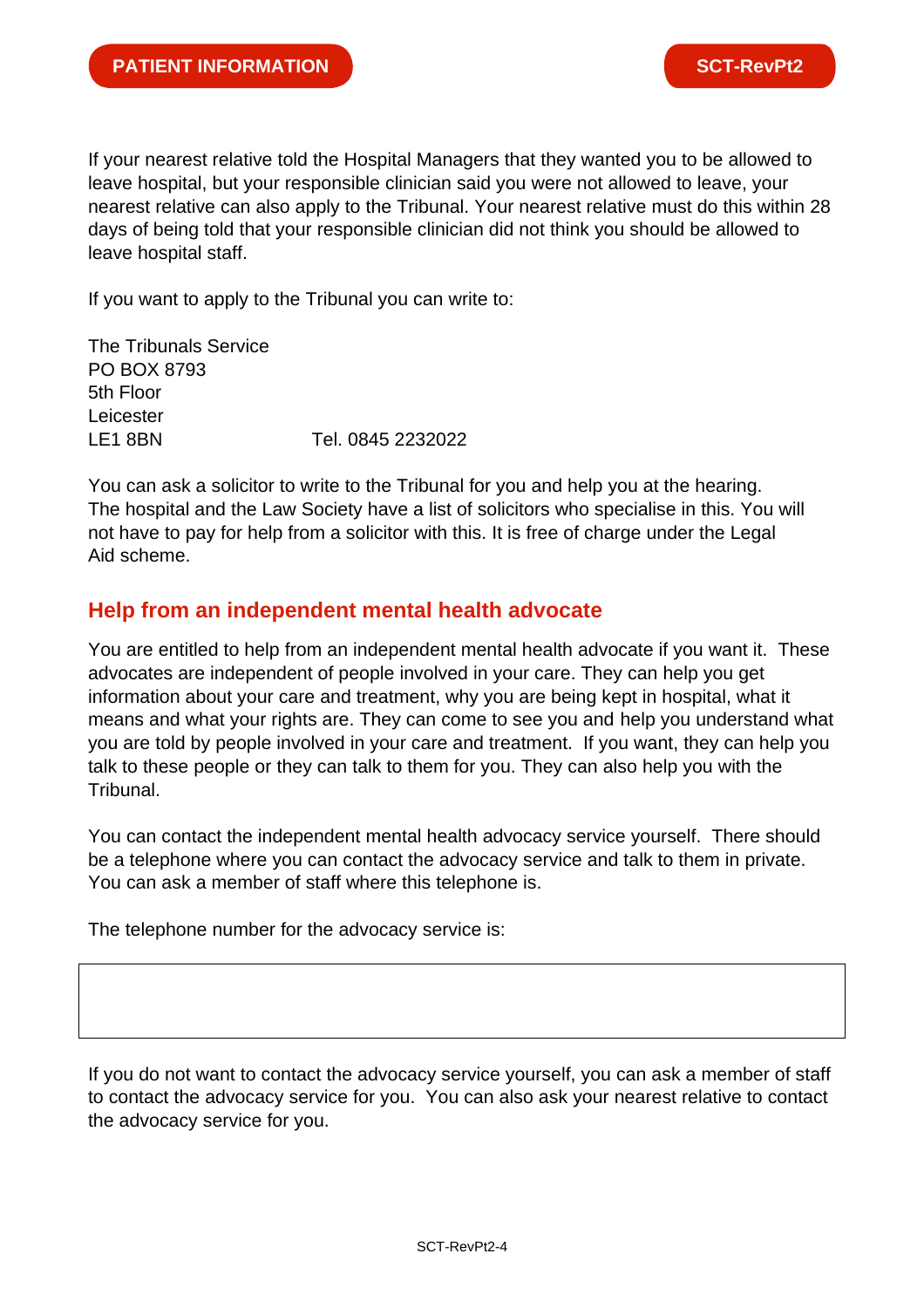#### **Letting your nearest relative know**

A copy of this leaflet will be given to the person the Mental Health Act says is your nearest relative.

There is a list of people in the Mental Health Act who are treated as your relatives. Normally, the person who comes highest in that list is your nearest relative. The hospital staff can give you a leaflet which explains this and what rights your nearest relative has in connection with your care and treatment.

In your case, we have been told that your nearest relative is:

If you do not want this person to receive a copy of the leaflet, please tell your nurse or another member of staff.

### **Changing your nearest relative**

If you do not think this person is suitable to be your nearest relative, you can apply to the County Court for someone else to be treated as your nearest relative instead. The hospital staff can give you a leaflet that explains this.

## **Your letters**

All letters sent to you while you are in hospital will be given to you. You can send letters to anyone except someone who has said they do not want to get letters from you. Letters to these people can be stopped by the hospital staff.

## **Code of Practice**

There is a Code of Practice that gives advice to the staff in the hospital about the Mental Health Act and treating people for mental disorder. The staff have to consider what the Code says when they take decisions about your care. You can ask to see a copy of the Code, if you want.

## **How do I complain?**

If you want to complain about anything to do with your care and treatment in hospital, please speak to a member of staff. They may be able to sort the matter out. They can also give you information about the hospital's complaints procedure, which you can use to try to